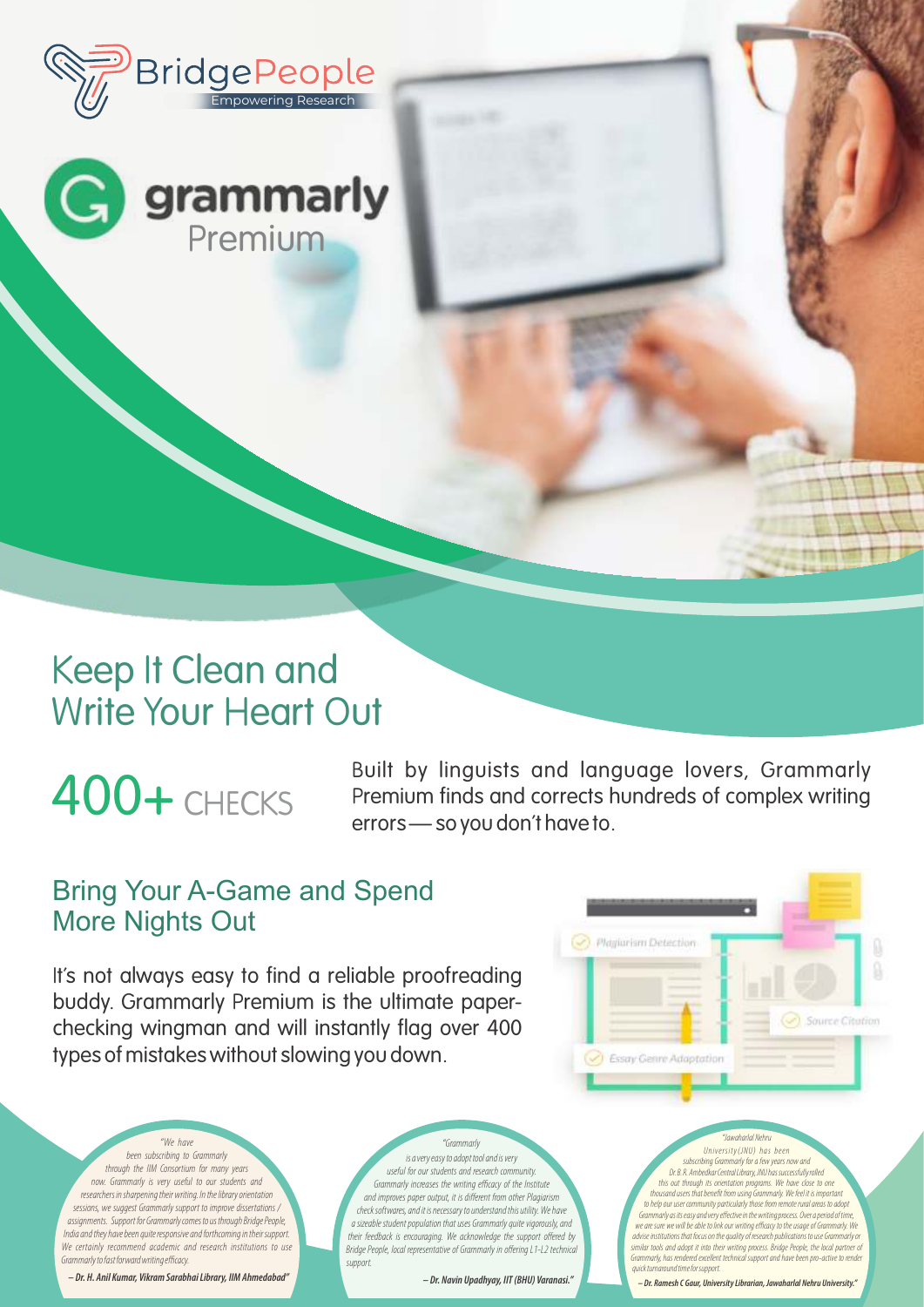# Side-by-Side Comparison of Free & Premium Accounts

| <b>FEATURES</b>                                                              | <b>FRFF</b> | <b>PREMIUM</b> |
|------------------------------------------------------------------------------|-------------|----------------|
| Critical grammar and spelling checks                                         |             |                |
| Advanced checks for punctuation, grammar, context, and sentence<br>structure |             |                |
| Vocabulary enhancement suggestions                                           |             |                |
| Genre-specific writing style checks                                          |             |                |
| Plagiarism detector that checks more than 8 billion web pages                |             |                |

#### OTHER FEATURES:

- 
- 
- 
- $\checkmark$  Catch contextual spelling and grammar mistakes  $\checkmark$  Add words to your personal dictionary
- ✓ See explanations of grammar rules Get performance stats via email
- $\swarrow$  Check your writing across the web  $\swarrow$  Access your personal editor via Grammarly.com
- $\checkmark$  Access your documents on multiple devices  $\checkmark$  Integrate with Microsoft® Office (Windows only)
- Use native desktop apps (Windows and OS X) See definitions and synonyms via double clicks

fillit

- 
- 

### Premium Customers Report Better Results

We routinely survey Grammarly users and have found that



76% of users find writing more enjoyable

⊮

99% of students see improved writing grades



85% of users are now stronger writers

**Higher Education** 

Today, nearly 50% of faculty members say that freshmen are not adequately student to develop essential writing skills.<br>reinforce proper revision habits, and prevent plagiarism

 $K-12$ 

The National Center for Educational Statistics estimates that more than 75% of high school graduates are not proficient. writers. Grammarly helps younger<br>students prepare for college-level writing.<br>Is your school doing enough?

#### Libraries & Research

Grammarly grants your library a wide direct access to grammar tutorials and<br>paper revision support through your<br>fibrary's website.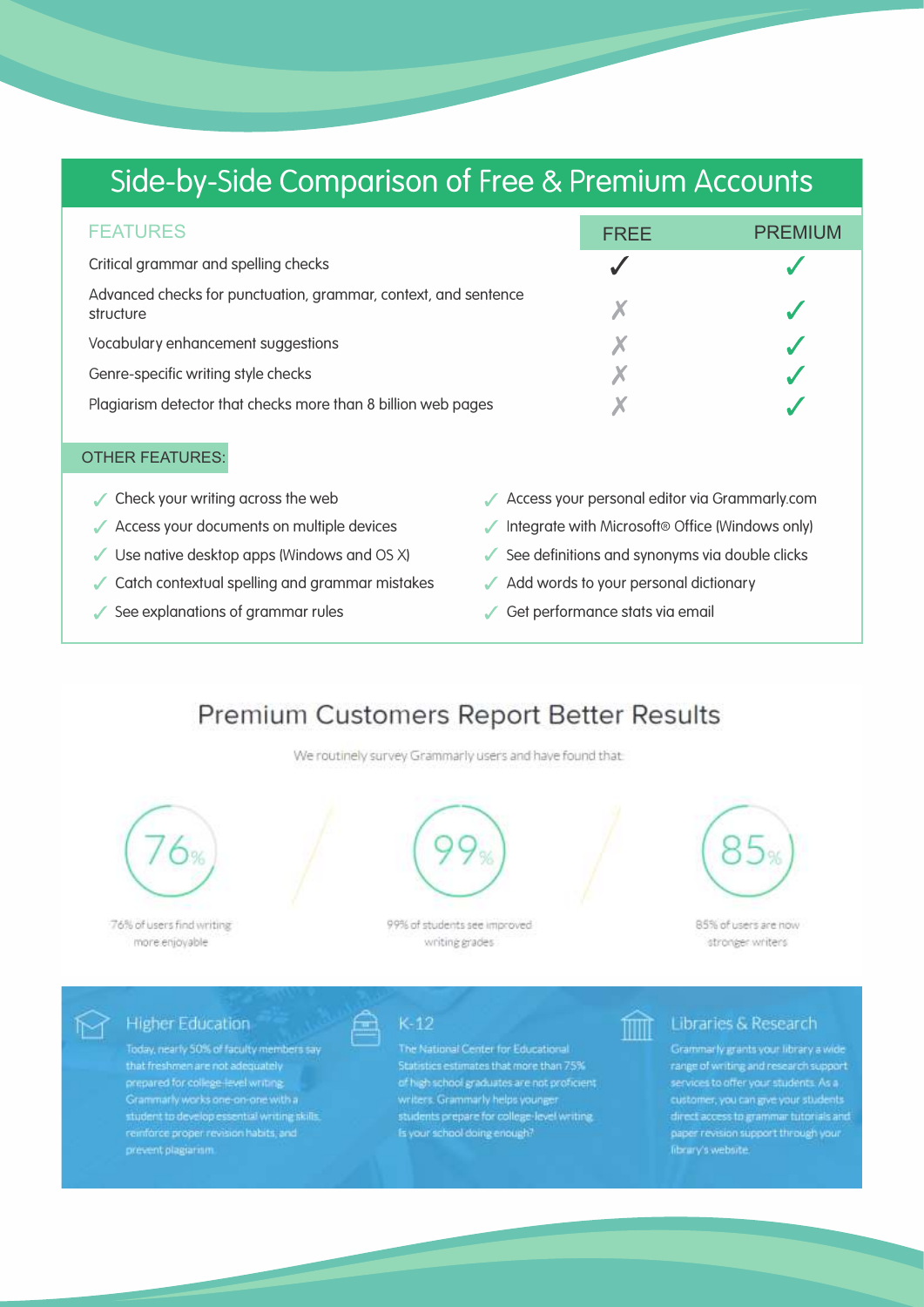# A DEEPER LOOK AT PREMIUM-ONLY CHECKS

## GRAMMAR

#### INCORRECT VERB TENSE

Example: She has just finished setting up the romantic dinner before Jack came home

# PUNCTUATION

#### COMMA SPLICE

Example: He often watched TV when there were only reruns, she preferred to read instead.

# **SENTENCE STRUCTURE**

#### **FAULTY** PARALLELISM

Example: Mary likes hiking and to ride a bicycle.

### $has \rightarrow had$

It appears that the present perfect verb phrase has just finished should be in the past perfect tense. Consider changing it.

The present perfect tense is used to indicate that something happened at an unspecified time in the past. The past perfect tense is used to show that the action happened before another action in the past. When a sentence includes two events, even if they are at unspecified times, use the past perfect tense with the action that happened first.

### $reruns / \rightarrow reruns;$

You appear to have two independent clauses improperly joined with a comma. Consider correcting the comma splice.

There are three things you can do with two independent clauses.

- · Make two separate sentences.
- Join them with a semicolon. Use a semicolon when the two clauses are very closely related.
- Join them with a comma and a coordinating conjuction (such as and or but). Joining two independent clauses with a comma but no conjunction creates a run-on sentence.

### to ride  $\rightarrow$  riding

Using the gerund hiking and the to-infinitive to ride together creates a parallelism problem in this sentence. Consider changing one of the verb forms to match the other one.

Gerunds and infinitive forms should not be mixed in a sentence. When the infinitive form is used, the marker to can be included or removed after the first use.